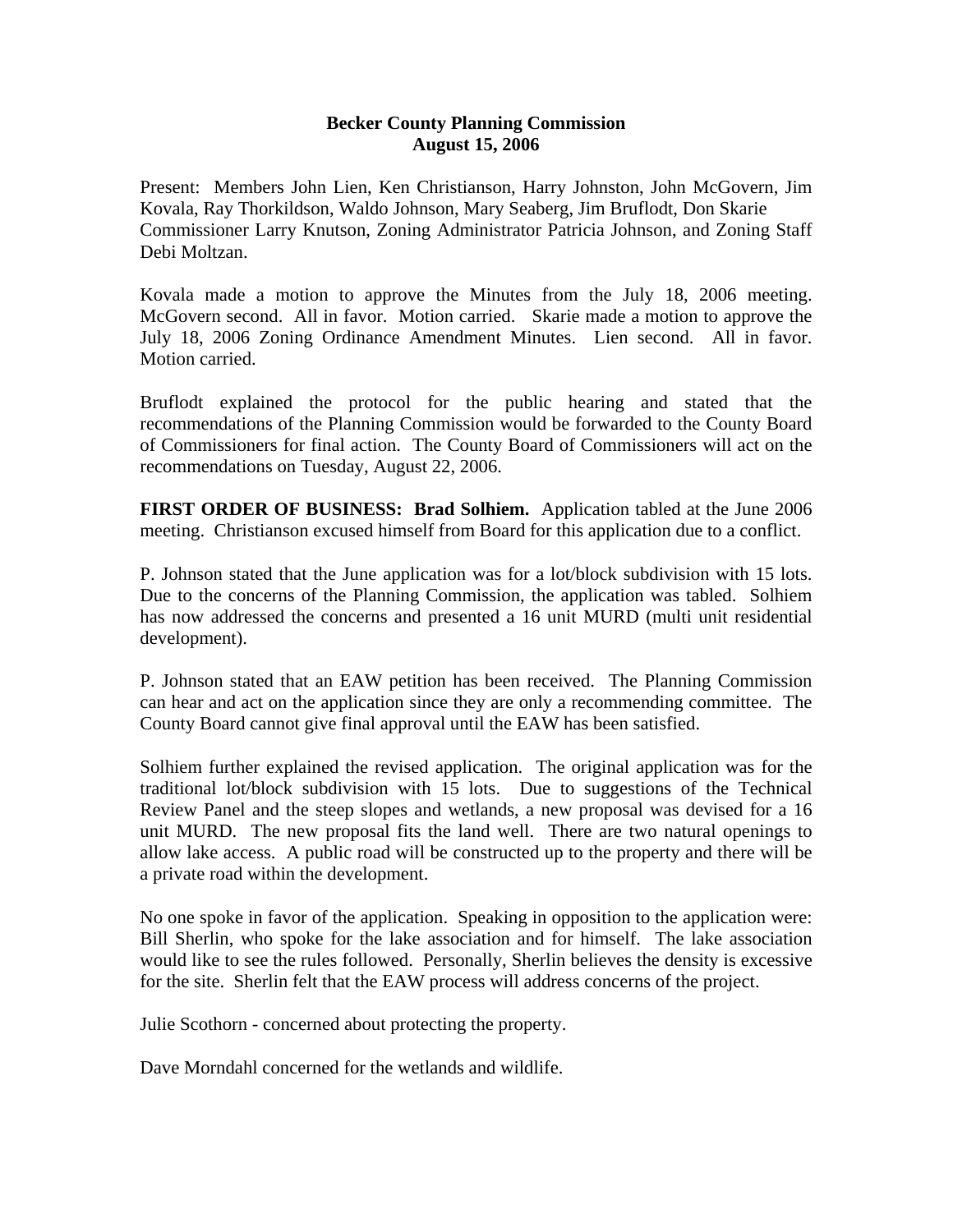Chris Stensgard – development whistling through the system, step back and take a second.

Ron Stensgard – has seen the quality of the lake deteriorate and wants the lake protected.

Mike Thompson – when he asked for a variance, he was told to be a better steward of the lake, he feels the same should hold true here.

Steve Magnuson – supports the Lake Association and does not want rash decisions made.

At this time, testimony was closed. Bruflodt asked if there was any written correspondence either in favor or against the application. P. Johnson stated that the letters received from COLA and the DNR were specific to the variance process. P. Johnson stated that a variance was granted for the reduced setback and the two lake accesses. P. Johnson stated that the application does meet the criteria of the Zoning Ordinance and that the Zoning Ordinance does dictate the amount of shoreline that can be disturbed.

Knutson asked P. Johnson to explain the process that Solhiem has gone through before this plan has been presented to the Planning Commission. P. Johnson explained the application process, the Technical Review Process, the Variance Process and the Planning Commission process.

Lien stated that the developer has gone through the entire process and has altered his plan as a result of the process. Johnston stated that the land is more suitable for a MURD than a lot/block subdivision. Thorkildson felt the project had too many units.

**Motion:** Lien made a motion to approve a change of zone from agricultural to residential and approve a preliminary plat for a common interest community consisting of 16 units based on the fact that the land would be better protected by a multi-unit residential development than a traditional lot/block subdivision and the proposal meets the criteria of the Zoning Ordinance. Johnston second. All in favor except McGovern. Motion Carried.

Knutson questioned the next step in the procedure. P. Johnson stated that the EAW Committee would meet the review the EAW petition and make their recommendation to the County Board as to whether or not an EAW should be completed.

**SECOND ORDER OF BUSINESS: Tom Kleven.** Request approval of a Certificate of survey for two lots in an agricultural zone for the property described as: Pt NE  $\frac{1}{4}$  NE  $\frac{1}{4}$ ; Section 7, TWP 138, Range 43; Cormorant Township. PID Number 06.0087.001. The property is located on Beeber Lake.

At this time, Christianson joined the meeting.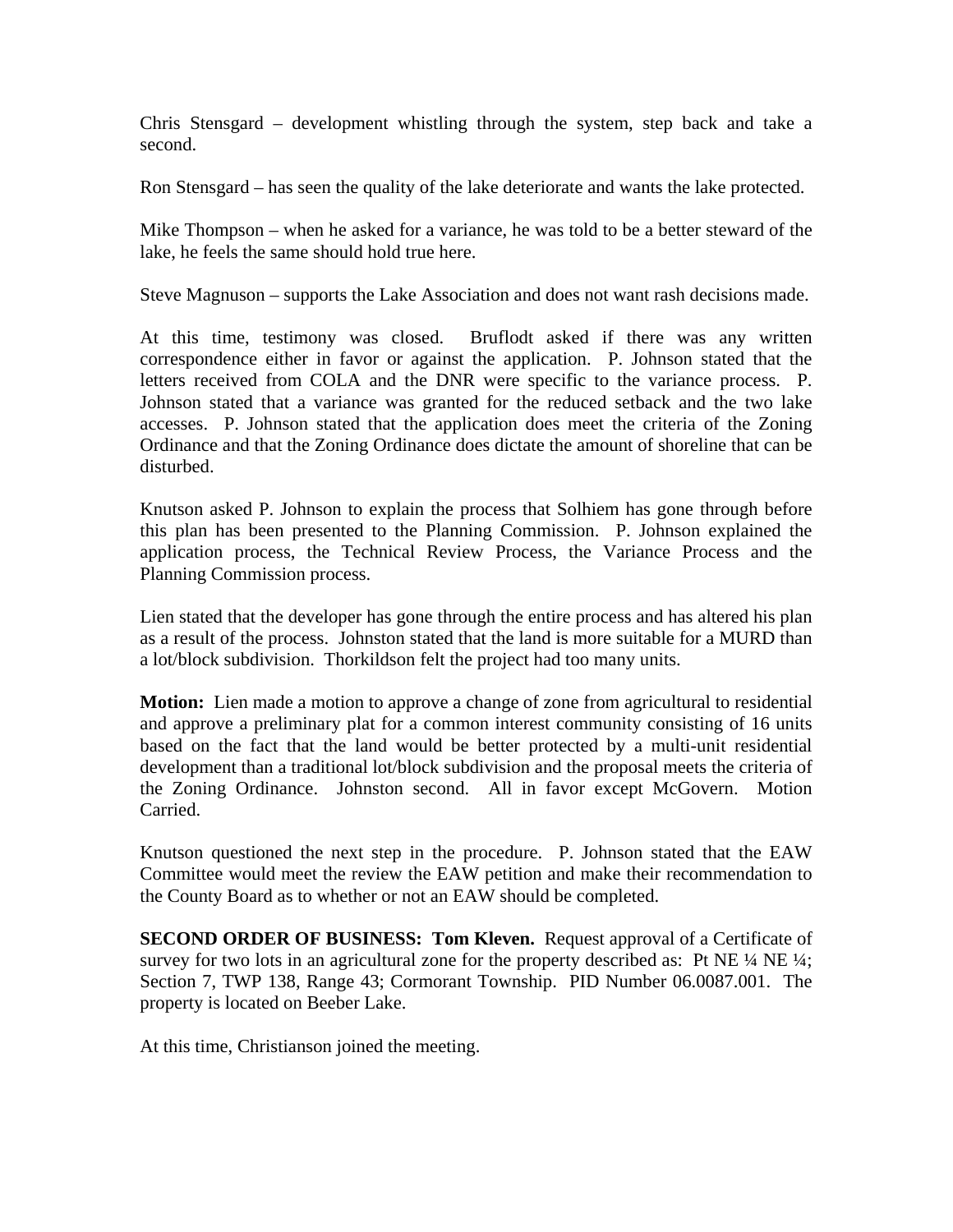Kleven explained the application. Kleven currently owns a 10- acre parcel and would like to split the parcel into two lots. One lot he plans on building a house and plans on selling the other lot.

No one spoke in favor of the application. No one spoke against the application. There was no written correspondence either for or against the application. At this time, testimony was closed.

Discussion was held. Christianson questioned why lot goes into water. Scott Walz, surveyor, explained the difference between a meandered lake and unmeandered lake.

**Motion:** McGovern made a motion to approve the certificate of survey to allow two lots in an agricultural zone based on the fact that it does meet the criteria of the Zoning Ordinance and Subdivision Ordinance. Kovala second. All in favor. Motion carried.

**THIRD ORDER OF BUSINESS: Erlene and Jack Davis.** Request a conditional use permit for a commercial use consisting of a crafting retreat in an agricultural zone for the property described as: Pt SE ¼ NW ¼ E of Hwy 59; Section 28, TWP 138, Range 41; Lake View Township. PID Number 19.0525.000. The property is located on Lind Lake.

Erlene Davis explained the application. The house would be used for scrap-booking retreats, quilting retreats and other crafting retreats. This will be the first of its kind in this area. The house will become a lodge and will be able to accommodate 16 families. Retreats will be held on the weekends and workshops will be held during the week.

Bruflodt questioned if the guests will be camping outside. Davis stated that they will be staying inside the house.

No one spoke in favor of the application. Speaking in opposition to the application was Ingrid Scarski. Written correspondence was received from Wade & Ingrid Scarski, in opposition to the application. At this time, testimony was closed.

Further discussion was held. Kovala questioned if anyone would be camping. Davis stated that everyone would be staying inside. Bruflodt stated that the property had been run as a resort in the past. P. Johnson stated that the conditional use permit for the resort was nullified by the property being subdivided.

**Motion:** Kovala made a motion to approve a conditional use permit to allow a commercial use consisting of crafting retreat center based on the fact that the use would not be detrimental to the surrounding area. Christianson second. All in favor. Motion carried.

Knutson explained that a conditional use permit is for a specific use and the use cannot change without a new public hearing and a new permit.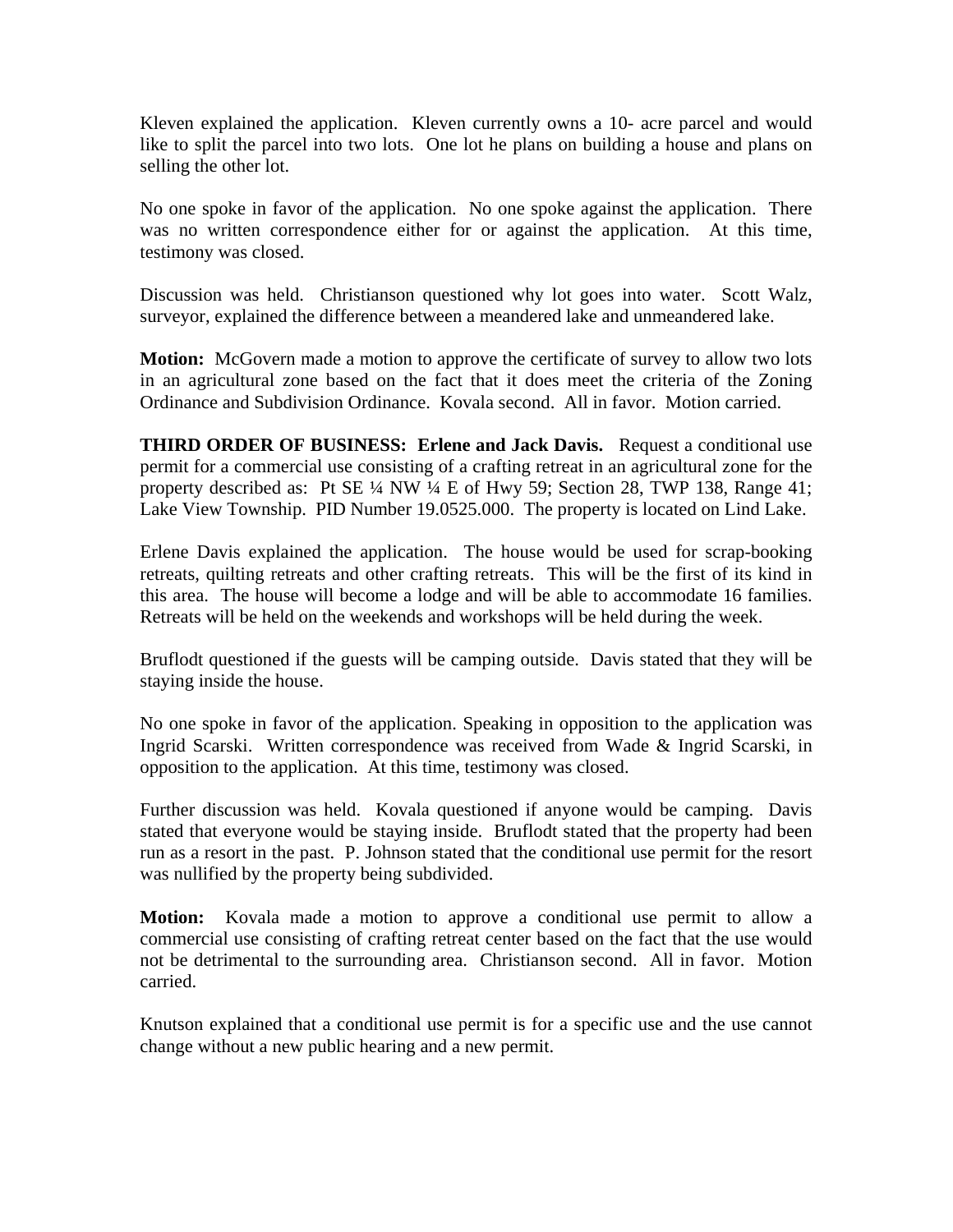**FOURTH ORDER OF BUSINESS: John Onstad.** Request a change of zone from agricultural to residential and approval of a certificate of survey for one tract of land for the property described as: Lots  $5 - 11$ , Deerpoint Beach, Section 18, TWP 138, Range 42; Lake Eunice Township. PID Number 17.0642.000. The property is located on Big Cormorant Lake.

John Onstad explained the application. Onstad owns 7 lots that were platted under older regulations. The 7 lots are now combined into one lot. Onstad would like to sell off 150 ft of the property, making one new lot.

No one spoke in favor of the application. No one spoke against the application. There was no written correspondence either for or against the application. At this time testimony was closed.

Further discussion was held regarding lot size, remnant size and location.

**Motion:** Lien made a motion to approve the change of zone from agricultural to residential and approve the certificate of survey for one lot based on the fact that the application meets the criteria of the Zoning Ordinance and Subdivision Ordinance. Skarie second. All in favor. Motion carried.

**FIFTH ORDER OF BUSINESS: Rolf Christiansen.** Request a change of zone from agricultural to residential and approval of a certificate of survey for one tract of land for the property described as: N 600 ft of Lot 1 Ex 2.1 Ac; Section 17, TWP 142, Range 37; Forest Township. PID Number 12.0102.000. The property is located on Bad Medicine Lake.

Barb Christiansen explained the application. They currently own 400 feet of lakeshore frontage and would like to sell off 150 ft for one lot.

No one spoke in favor of the application. No one spoke against the application. Written correspondence was received from Forest Township, no objections, in support. At this time, testimony was closed.

Further discussion was held.

**Motion:** Kovala made a motion to approve the change of zone from agricultural to residential and approve the certificate of survey for one lot based on the fact that it does meet the criteria of the Zoning Ordinance and Subdivision Ordinance. Seaberg second. All in favor. Motion carried.

**SIXTH ORDER OF BUSINESS: Shelly and Curt Ulrich.** Request approval of a certificate of survey for three tracts of land in an agricultural zone for the property described as: Pt Govt Lot 2 & Pt NE ¼ NW ¼; Section 7, TWP 139, Range 42; Audubon Township. PID Number 02.0047.001. The property is located on Boyer Lake.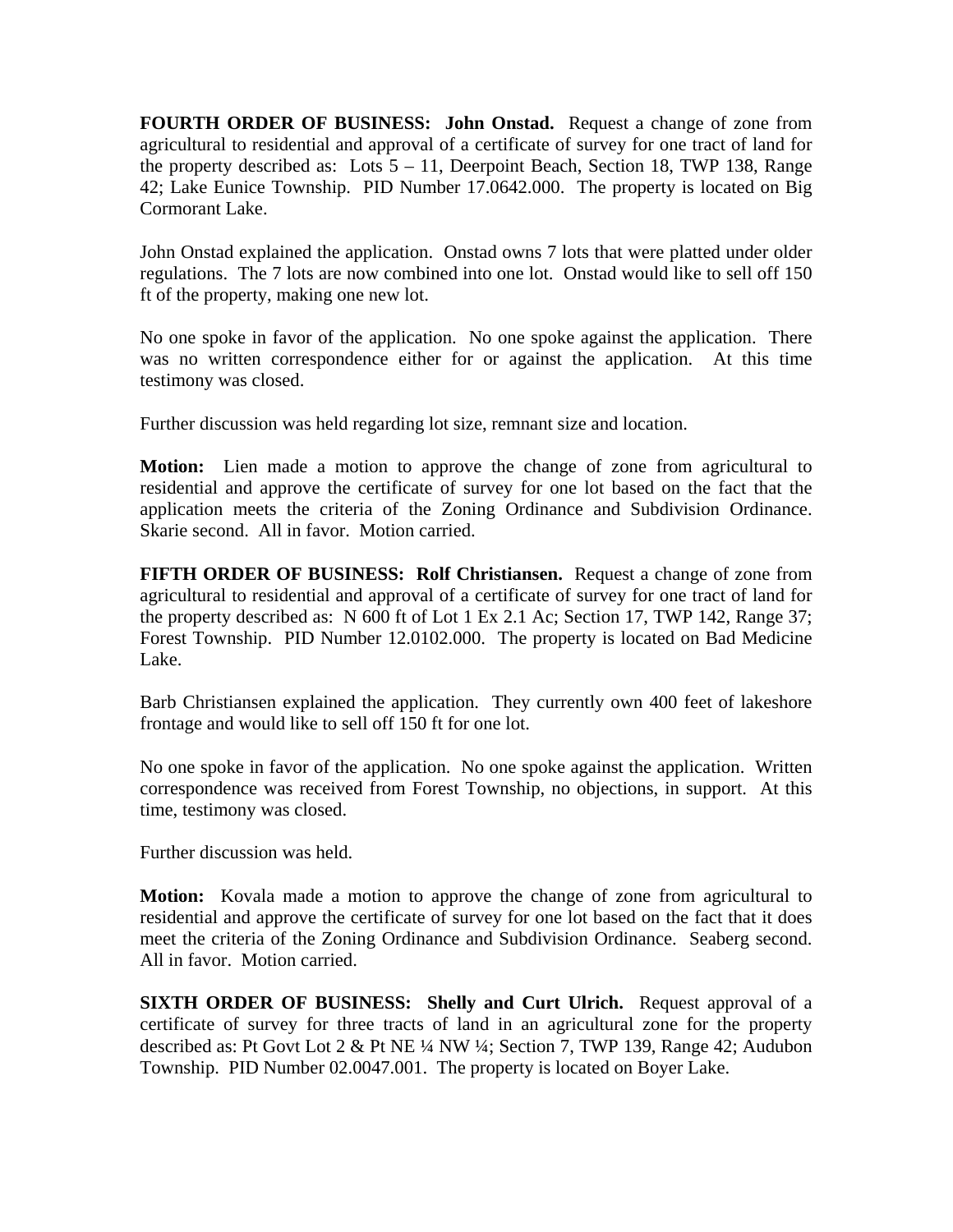Ulrich and Walz explained the application. The property would be divided into three lots. Christianson questioned which easement would service which lot. Ulrich stated that two of the lots would be serviced by the easement from the West and one lot would be serviced by the easement to the East. Walz stated that both easements are already in place. Christianson felt the easement from the West should terminate at the lot line dividing Tracts A & B.

No one spoke in favor of the application. No one spoke against the application. Written correspondence was received from the Township, in favor of the application. At this time, testimony was closed.

Further discussion was held regarding the size of the lots and access to each lot.

**Motion:** Christianson made a motion to approve the certificate of survey for three lots based on the fact that the application meets the criteria of the Zoning Ordinance and Subdivision Ordinance with the stipulation that Tracts A  $\&$  B be accessed from the West, with the easement terminating at the lot line separating Tract A & Tract B; and access to Tract C be from the East. Lien second. All in favor. Motion carried.

**SEVENTH ORDER OF BUSINESS: Lowell Schlauderaff.** Request approval of a certificate of survey for one tract of land for the property described as: Pt W  $\frac{1}{2}$  NW  $\frac{1}{4}$ , Section 20, TWP 139, Range 41; Detroit Township.

Lowell Schlauderaff explained the application. One tract would be subdivided off from the farm. Walz stated that there is a slim tract that will be turned over to the US Fish  $\&$ Wildlife Department to correct a past survey. Schlauderaff stated that, when he originally bought this property, this lot was separate from the farm, but after he acquired both tracts, he combined them.

No one spoke in favor of the application. No one spoke against the application. There was no written correspondence either for or against the application. At this time, testimony was closed.

Further discussion was held regarding lot size and location.

**Motion:** Johnston made a motion to approve the certificate of survey based on the fact that the application meets the criteria of the Zoning Ordinance and Subdivision Ordinance. W. Johnson second. All in favor. Motion carried.

**EIGHTH ORDER OF BUSINESS: Ronald Hanson.** Request approval of a certificate of survey for one tract of land for the property described as: Pt N  $\frac{1}{2}$  NW  $\frac{1}{4}$  Beg 850 ft S of NW Cor Th E 465 ft N 850 ft E to Rd S 964.48 ft W 625.59 ft S 368.81 ft Al Rd W 476.74 ft & N to Beg; Section 7, TWP 138, Range 43; Cormorant Township. PID Number 06.0102.000.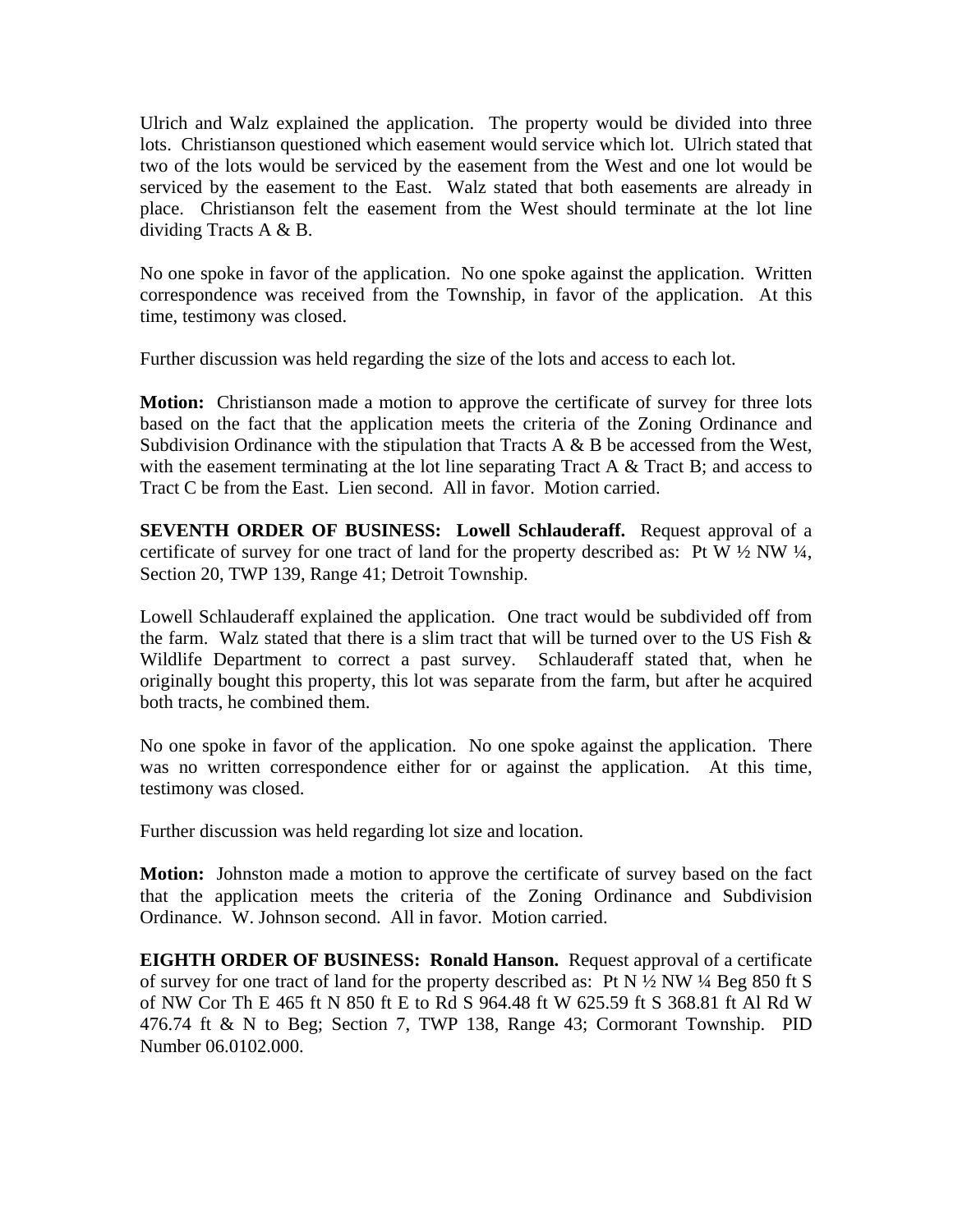Bonnie Munson explained the application. Hanson would like to buy this piece of property and it meets the size requirements.

No one spoke in favor of the application. No one spoke against the application. There was no written correspondence either for or against the application. At this time, testimony was closed.

Further discussion was held regarding the size of the lot and location of the property.

**Motion:** Lien made a motion to approve the certificate of survey based on the fact that it meets the criteria of the Zoning Ordinance and Subdivision Ordinance. McGovern second. All in favor. Motion carried.

**NINTH ORDER OF BUSINESS: Neil Lewis Aaxis Development LLC.** Request a change of zone from agricultural to residential and approval of a preliminary plat consisting of 11 lots for the property described as: Pt E  $\frac{1}{2}$  NW  $\frac{1}{4}$  & Lot 9; Section 7, TWP 139, Range 41; Detroit Township. PID Number 08.0104.001. The property is located on Wheeler Lake.

Chris Heyer explained the application. There would be 7 riparian lots and 4 back lots. The centerline of the new road was staked out. The North end of road is variable width for a storm water retention area. The wetlands have been delineated. The southerly end of the property has some steep slopes, but the slopes do not fit the criteria of a bluff. The back lots would not have lake access.

Knutson questioned the size of the lake. Heyer stated that the lake is 61 acres in size.

No one spoke in favor of the application. Speaking in opposition to the application were:

Nathan Webber – currently there are 5 houses on the lake, would like to see larger lots to protect the wildlife, proposed road is a blind entrance.

Kevin Olson – farmer to the south, development will impact the wildlife, should not be residential with the amount of farming and feedlots in the area.

Brian Willie – dairy farm to the north – he has the proper feedlot permits and feels it would be a disaster putting a residential development between two farming operations.

Written correspondence was received from David and Jean Erickson, in opposition; Brian and Kathleen Willie, in opposition; Rob and Diane Ullyott, in opposition; two petitions against the application were received with several signatures. At this time, testimony was closed.

Further discussion was held regarding lot size, road location, wetlands and general character of the area. P. Johnson stated that comments were not received from the County Highway Engineer regarding the proposed road location.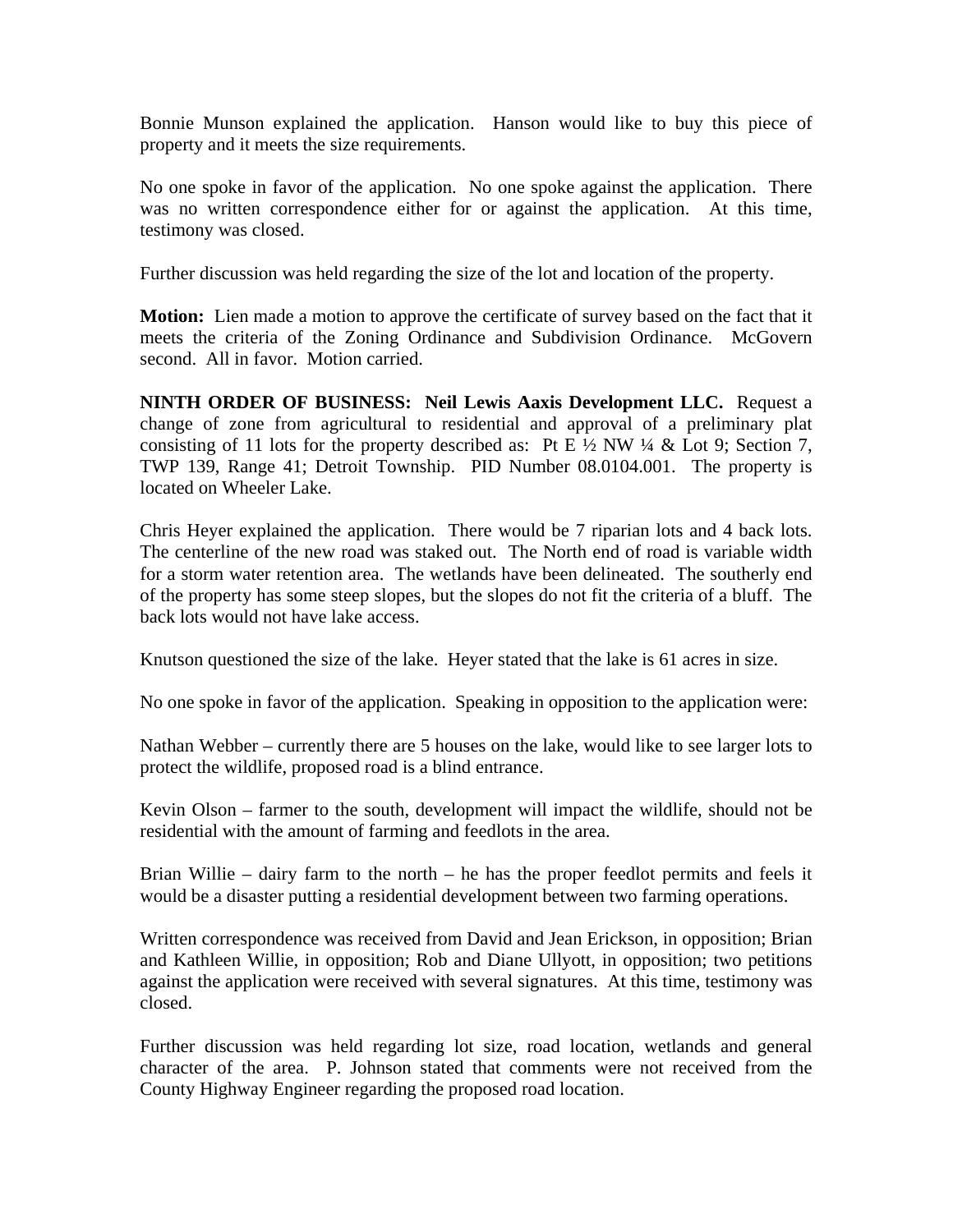McGovern felt that there would be issues with the lots abutting the Fish  $\&$  Wildlife property. Bruflodt felt the project was too dense. Seaberg questioned if SWCD had reviewed the plat. P. Johnson stated that SWCD had reviewed the plat and felt that the proposal would not impact the wetlands. Johnston questioned what the lot sizes needed to be if the zone was left agricultural. P. Johnson stated that in an agricultural zone, minimum lot size is 2.5 acres. Lien felt the project was too dense. Kovala felt that the application should be tabled until the County Highway Engineer could respond to the road issues, and look into the possibility of leaving the zone as agricultural and reducing the number of lots. Knutson felt that approval could not be given without a comment from the County Highway Engineer.

**Motion:** Thorkildson made a motion to table the application until the September 2006 meeting for more information, which included the comments from the County Highway Engineer and an alternative plan, which could include leaving the zone as agricultural and reducing the number of lots. Kovala second. All in favor. Motion carried.

**TENTH ORDER OF BUSINESS: Final Plat of Creek View Acres, Leslie Heimark, developer.** The change of zone from agricultural to residential and preliminary plat consisting of 22 lots was approved in May 2006.

Heimark stated that there are only 21 lots; the signs are in, the road has been approved, and the conservation easements are in place.

No one spoke in favor. No one spoke in opposition. There was no written correspondence either for or against. At this time, testimony was closed.

**Motion:** Skarie made a motion to approve the final plat of Creek View Acres based on the fact that the final plat meets the criteria of the Zoning Ordinance and Subdivision Ordinance. Christianson second. All in favor. Motion carried.

**ELEVENTH ORDER OF BUSINESS: Final Plat of Smokey Hills Estates, Steven**  Pachel, developer. The change of zone from agricultural to residential for 5 lots and preliminary plat for 13 lots (total of 5 residential and 8 agricultural lots) was approved in March 2006.

Steve Pachel stated that the road has been constructed and approved and the signs have been installed. Everything is in order for final approval.

No one spoke in favor of the application. Speaking in opposition to the application Wm Eckberg, who asked for reconsideration of the plat. Eckberg also stated that he was not notified of the preliminary hearing.

P. Johnson explained that there are statutory regulations to follow for the hearings. P. Johnson stated that Eckberg's property was not within the notification area.